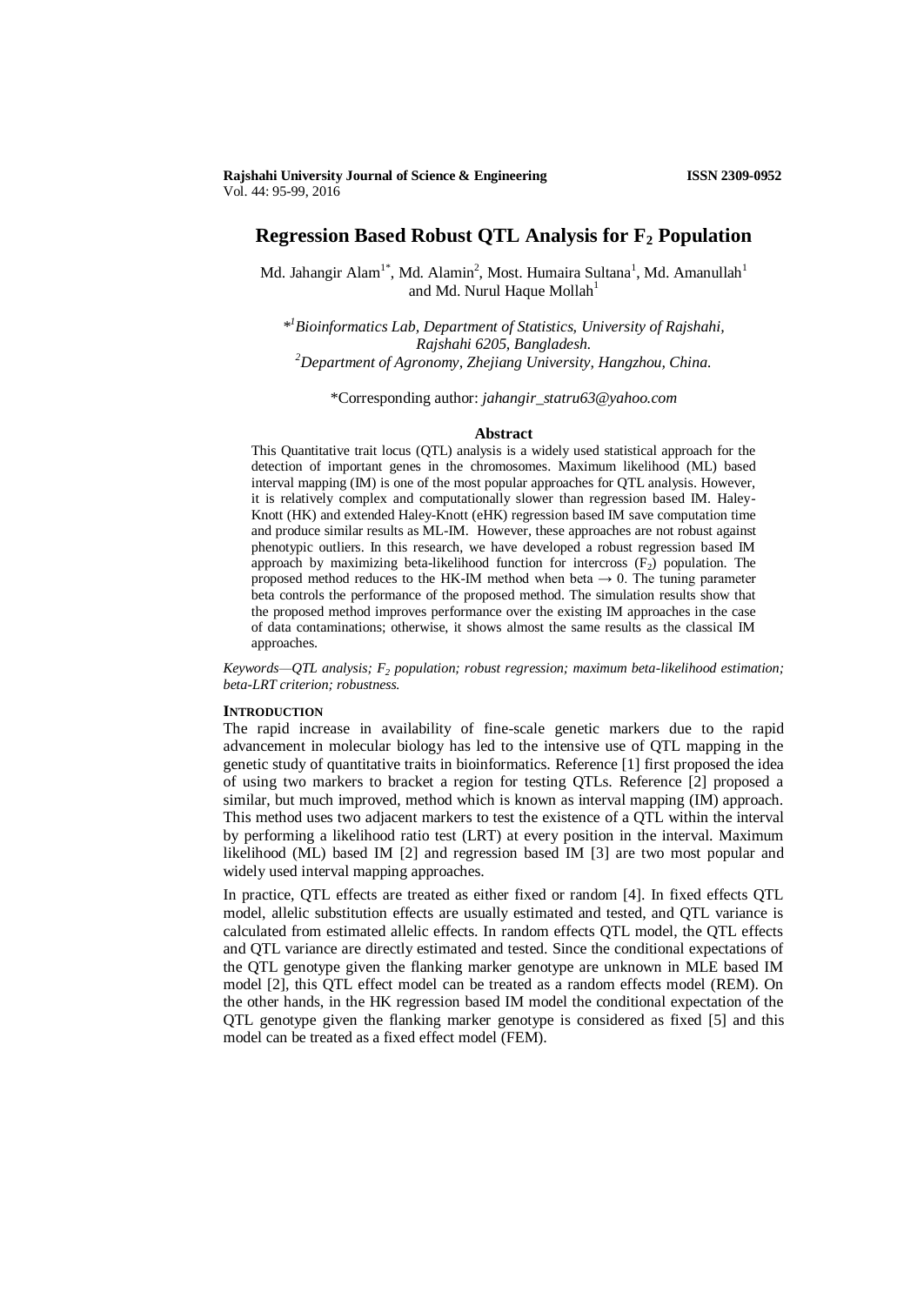The existing interval mapping based on REM [2] and FEM [3] are two most popular and widely used methods for QTL analysis. But these methods are not robust against phenotypic contaminations. In this work, we propose a robust method with FEM to perform QTL analysis for  $F_2$  population. We also show a simulation study to investigate the performance of the proposed method with the existing random effect QTL model and fixed effect QTL model for  $F_2$  population.

# **A QTL MAPPING FOR F<sup>2</sup> POPULATION USING REGRESSION APPROACH**

Let us consider that there is no epistatis between two QTLs, no interference in crossing over, and there is only one QTL in the testing interval. The fixed effect model for  $F_2$ population, for testing a QTL within a marker interval, is defined as

$$
y_j = \mu + ax^*_{j|i} + dz^*_{j|i} + u_j, i = 1, 2, 3 \text{ and } j = 1, 2, ..., n
$$
 (1)

where  $y_j$  is the phenotypic value of the *j*-th individual,  $x^*_{j|i} = p_{j/1} - p_{j/3}, z^*_{j/i} = p_{j/2}, \mu$  is the general mean effect, *a* is the QTL additive effect, *d* is the QTL dominance effect and  $u_j \sim NID(0, \sigma^2)$  is a random error. Here,  $x^*_{j|i}$  and  $z^*_{j|i}$  are the probabilities for QTL genotypes conditional the flanking marker genotypes. Since conditional expectation is equivalent to conditional probabilities of QTL genotypes [5],  $\vec{x}_{j|i}$  and  $\vec{z}_{j|i}$  are fixed. Since  $x$ <sup>\*</sup><sub>j|i</sub> and  $z$ <sup>\*</sup><sub>j|i</sub> are fixed, so this model is called fixed effect model.

The conditional probabilities for QTL genotypes *QQ*, *Qq* and *qq* given the flanking marker genotypes are denoted by  $p_{j/1}$ ,  $p_{j/2}$  and  $p_{j/3}$  respectively. The conditional probabilities  $p_{j1}$ ,  $p_{j2}$  and  $p_{j3}$  are shown in TABLE I for  $F_2$  population. In TABLE I, *p* is defined as  $p = r_{MO}/r_{MN}$  where  $r_{MO}$  is the recombination fraction between the left marker M and the putative QTL and *rMN* is the recombination fraction between two flanking markers M and N. Also *c* is defined as  $c = r^2 M_N / [r^2 M_N + (1 - r^2 M_N)]$ . The possibility of a double recombination event in the interval is ignored.

To investigate the existence of a QTL at a given position within a marker interval, we want to test the hypothesis  $H_0$ :  $a = 0$  and  $d = 0$  (i.e., there is no QTL) versus  $H_1$ :  $H_0$  is not true.

Under the normality assumption of error, the probability density function of the trait value (*y*) within each QTL genotype class is  $N(\mu + ax_{j|i}^* + dz_{j|i}^*, \sigma^2)$ . Then the likelihood function for the parameters  $\boldsymbol{\theta} = (\mu, a, d, \sigma^2)$  can be written as follows

$$
L(\boldsymbol{\theta}|Y) = \prod_{i=1}^{n} \left[ \frac{1}{\sigma \sqrt{2\pi}} \exp \left[ -\frac{1}{2} \left( \frac{y_j - \mu - ax_{ji}^* - dz_{ji}^*}{\sigma} \right)^2 \right] \right]
$$
(2)

To test  $H_0$  against  $H_1$ , the likelihood ratio test (LRT) statistic is defined as

$$
LRT = 2\left[ \log \sup_{\theta} L(\theta | Y) - \log \sup_{\theta_0} L(\theta | Y) \right] = 4.608295 * LOD
$$
 (3)

where,  $\Theta_0$  and  $\Theta$  are the restricted and unrestricted parameter spaces.

The threshold value to reject the null hypothesis can't be simply chosen from a chi-square distribution because of the violation of regularity conditions of asymptotic theory under *H*<sub>0</sub>. The number and size of intervals should be considered in determining the threshold value. Since multiple tests are performed in mapping, the hypotheses are usually tested at every position of an interval and for all intervals of the genome to produce a continuous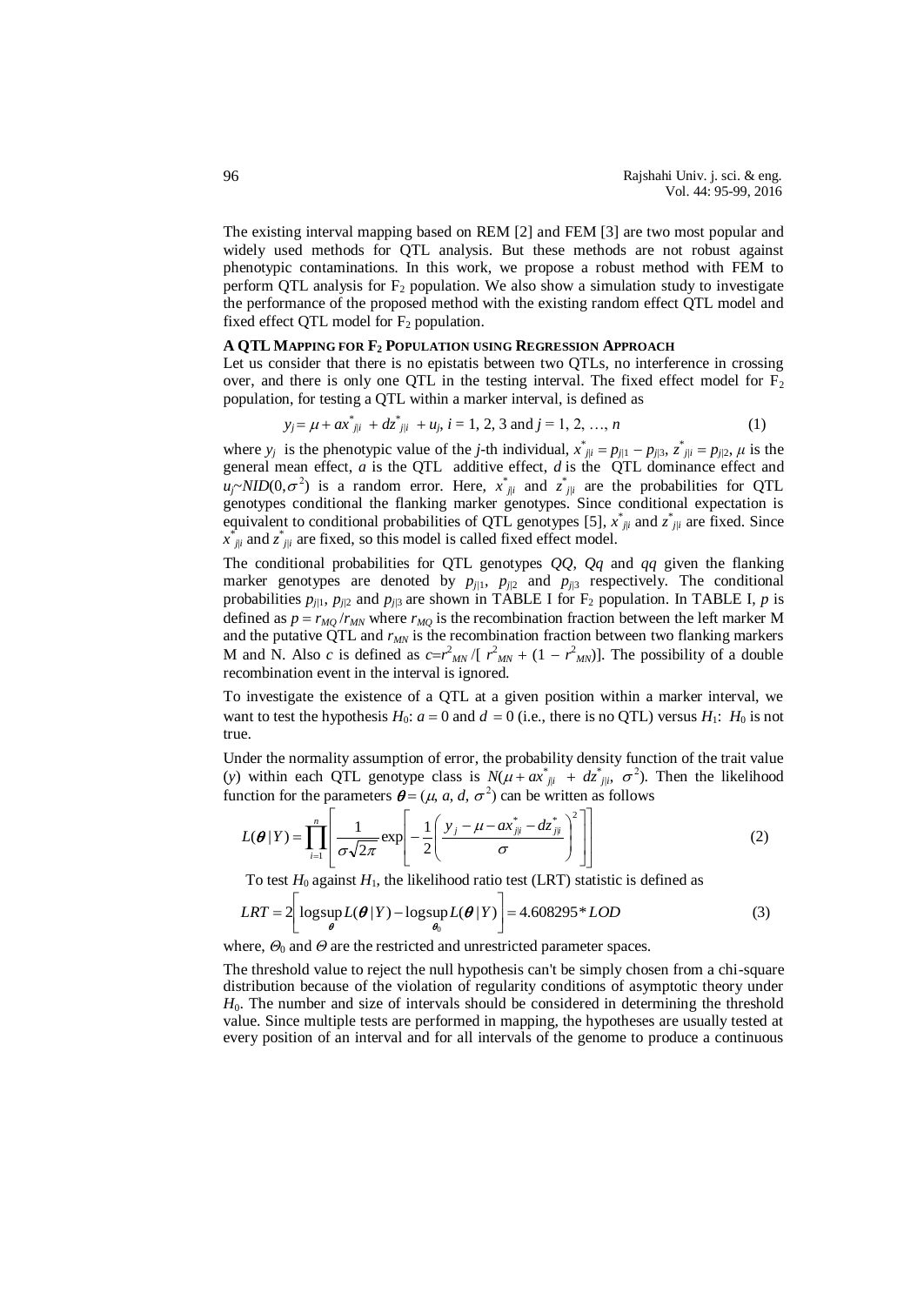Regression Based Robust QTL Analysis for  $F_2$  Population 97

LRT statistic profile. At every position, the position parameter *p* is predetermined and only  $\mu$ , *a*, *d* and  $\sigma^2$  are involved in estimation and testing. If the tests are significant in a chromosomal region, the position with the largest LRT statistic is inferred as the estimate of the QTL position and the maximum likelihood estimates (MLEs) at this position are the estimates of  $\mu$ ,  $a$ ,  $d$  and  $\sigma^2$  obtained by iterative way.

The MLEs of the parameters  $\gamma = [\mu \ a \ d]^T$  and  $\sigma^2$  are obtained as follows

$$
\hat{\gamma} = (X^T X)^{-1} (X^T Y)
$$
 and  $\hat{\sigma}^2 = \frac{1}{n} (Y - X\hat{\gamma})^T (Y - X\hat{\gamma})$  (4)

Obviously these estimates are very much sensitive to outliers. Therefore, regression analysis by MLE produces misleading results in presence of outliers.

| <b>Marker Genotypes</b> | <b>Expected Frequency</b> | <b>QTL Genotypes</b> |                  |                  |
|-------------------------|---------------------------|----------------------|------------------|------------------|
|                         |                           | $QQ(p_{j/1})$        | $Qq(p_{j2})$     | $qq(p_{j\beta})$ |
| <i>MN/MN</i>            | $(1 - r)^2/4$             | 1                    | $\Omega$         | $\Omega$         |
| MN/Mn                   | $r(1 - r)/2$              | $(1-p)$              | $\boldsymbol{p}$ | $\mathbf{0}$     |
| Mn/Mn                   | $r^2/4$                   | $(1-p)^2$            | $2p(1-p)$        | $p^2$            |
| <i>MN/mN</i>            | $r(1 - r)/2$              | $\boldsymbol{p}$     | $(1-p)$          | $\Omega$         |
| MN/mn                   | $[(1 - r)^2 + r^2]/2$     | $cp(1-p)$            | $1 - 2cp(1-p)$   | $cp(1-p)$        |
| Mn/mn                   | $r(1 - r)/2$              | $\mathbf{0}$         | $(1-p)$          | $\boldsymbol{p}$ |
| mN/mN                   | $r^2/4$                   | $p^2$                | $2p(1-p)$        | $(1-p)^2$        |
| mN/mn                   | $r(1 - r)/2$              | $\Omega$             | $\boldsymbol{p}$ | $(1-p)$          |
| mn/mn                   | $(1 - r)^2/4$             | $\Omega$             | $\Omega$         | 1                |

TABLE I. CONDITIONAL PROBABILITIES OF A PUTATIVE QTL GENOTYPE GIVEN THE FLANKING MARKER GENOTYPES FOR AN  $F_2$  POPULATION

ROBUST QTL MAPPING FOR F<sup>2</sup> POPULATION USING REGRESSION APPROACH The  $\beta$ -likelihood function (for details about  $\beta$ -likelihood, see [6]) for  $\theta$  is given by

$$
L_{\beta}(\boldsymbol{\theta} | Y) = \frac{1}{\beta} \left[ \frac{1}{n l_{\beta}(\boldsymbol{\theta})} \sum_{t=1}^{n} f_{\boldsymbol{\theta}}^{\beta} (y_t) - 1 \right]
$$
(5)

The *β*-likelihood equation is obtained as

$$
\sum_{j=1}^{n} (y_j - \mu - ax_{j|i}^* - dz_{j|i}^*) w_j x_{kj} = 0; k = 0, 1, 2
$$
 (6)

where  $x_{0j} = 1$  for all  $j = 1, 2, ..., n$  and  $w_j = \exp[-(\beta/2\sigma^2)(y_j - \mu - ax_{jli}^* - dz_{jli}^*)^2]$  for *i* = 1, 2. The function  $w_j = w(y_j | \theta, x_{ij})$  is the weight function which produces almost zero weight for the outlying observations.

Solving (6), we get the proposed estimates of the parameters  $\theta$  as

$$
\hat{\gamma} = (X^T X_W)^{-1} (X_W^T Y)
$$
 and  $\hat{\sigma}^2 = \frac{1}{n} (Y - X\hat{\gamma})^T (Y - X\hat{\gamma})$  (7)

where  $X_W = X_{n \times 3} \otimes (W_{n \times 1} \mathbf{1}_{1 \times 3})^{-1} (X_W^T Y)$ . The notation  $\otimes$  denotes the Hademerds product.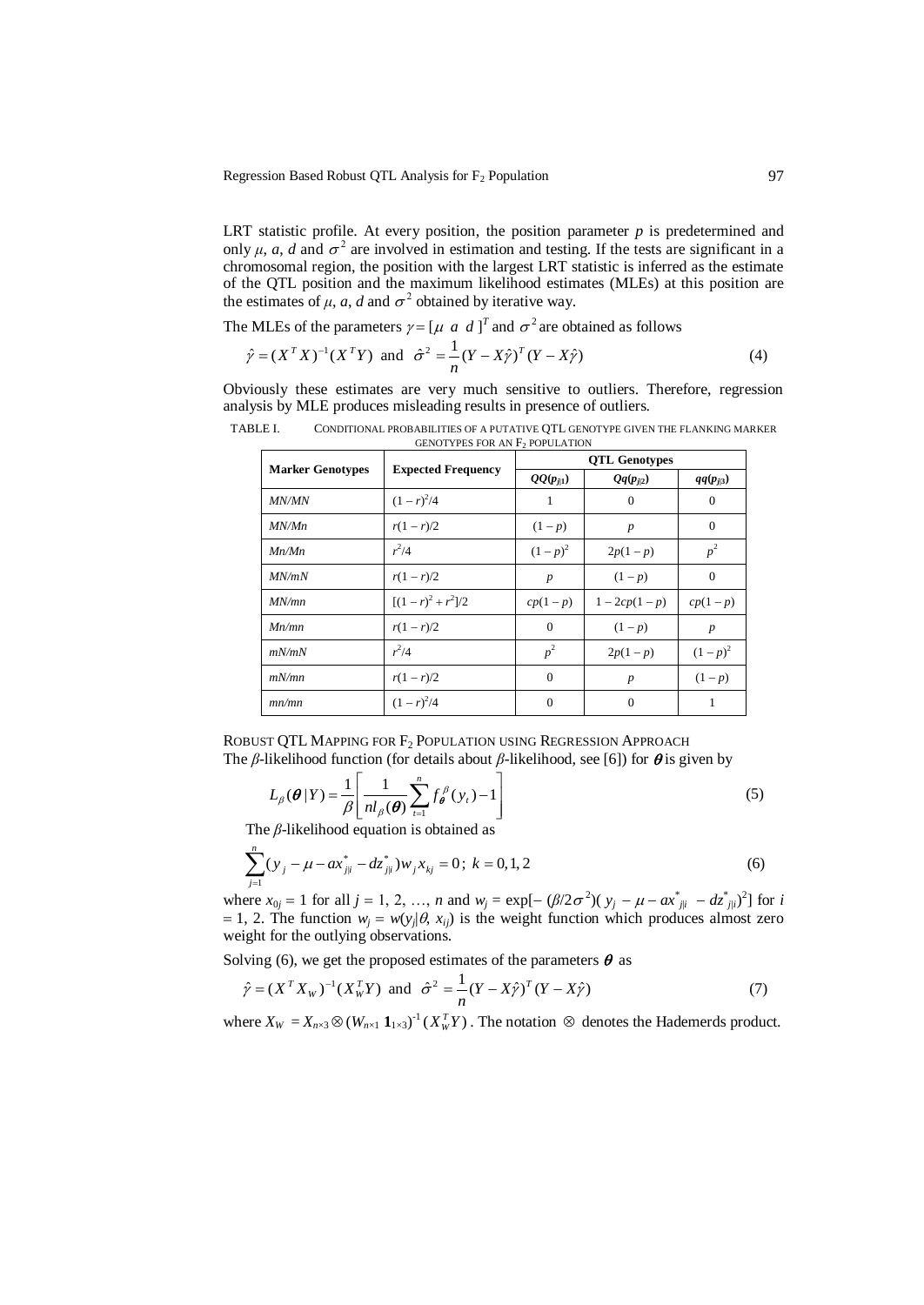To test  $H_0$ :  $a = 0$  and  $d = 0$  against  $H_1$ :  $H_0$  is not true, the proposed test criterion is defined as

 $\lambda_{\beta} = 2n[L_{\beta}(\hat{\theta}_1 | Y) - L_{\beta}(\hat{\theta}_0 | Y)]$ , where  $\hat{\theta}_0 = (\hat{\mu}, \hat{\sigma}^2)$  and  $\hat{\theta}_1 = (\hat{\mu}, \hat{a}, \hat{d}, \hat{\sigma}^2)$  (8) By permutation test, we compute the *p*-value for testing  $H_0$  vs  $H_1$  using the following formula

$$
p = \sum_{k=1}^{N_p} I_{\left[\hat{\lambda}_{\beta(k)} \le \hat{\lambda}_{\beta}\right]} / N_p \tag{9}
$$

where  $N_p$  is the number of permutation under  $H_0$  and  $\hat{\lambda}_p$  is the estimate of  $\lambda_\beta$  for the original dataset and  $\hat{\lambda}_{\beta}(k)$  is the estimate of  $\lambda_{\beta}$  for the k-th permutation of the values of the response variable. Note that, for  $\beta \to 0$ ,  $\hat{\lambda}_{\beta}$  reduces to the approximate  $\chi^2$ distribution.

### **SIMULATION RESULTS**

To illustrate the performance of the proposed method in comparison of random effect and fixed effect model for OTL mapping with  $F<sub>2</sub>$  population, we have considered two unlinked QTLs with total 7 chromosomes and 13 equally spaced markers in each of chromosomes, where any two successive marker interval size is 5cM. The true QTL position is located in chromosome 1 and 3 with marker 7. The true values for the parameters in the fixed effect model are assumed as  $\mu$  = 0.05, *a* = 0.8, *d* = 0.4 and  $\sigma$ <sup>2</sup> = 0.5. We have generated 250 trait values with heritability  $h^2 = 0.20$  which means that 20% of the trait variation is controlled by QTL and the remaining 80% is subject to the environmental effects (random error). To investigate the robustness of the proposed method in a comparison of the REM and FEM methods, we contaminated 12% trait values in this dataset by outliers. To perform the simulation study we have used R/qtl software [8].

Fig. 1(a) and Fig. 1(b) are representing the scatter plots of 250 trait values in presence and absence of outliers, respectively. Then we computed LOD scores by REM, FEM and the proposed methods for both types of data sets. Fig. 1(c) and Fig. 1(d) are showing the LOD scores profile plots for the uncontaminated and contaminated datasets, respectively.

In the LOD scores profile plots the dotted, two dash and solid lines represent the LOD scores at every 1cM position in the chromosomes for REM, FEM and the proposed method with  $\beta = 0.2$ , respectively. It is seen that the highest LOD score peak occurs in the true QTL position of the true chromosome 1 and 3 with marker 7 by all three methods for the uncontaminated dataset. However, in presence of outliers, the highest LOD score peak occurs in the true QTL position by the proposed method only [see Fig. 1(d)].

## **CONCLUSION**

In this paper, a new robust regression based interval mapping approach has been discussed for QTL analysis by maximum  $\beta$ -likelihood estimation with  $F_2$  population. The value of the tuning parameter  $\beta$  plays a key role on the performance of the proposed method. An appropriate value for the tuning parameter  $\beta$  can be selected by cross validation. The proposed method with tuning parameter  $\beta = 0$  reduces to the traditional interval mapping approach. Simulation results show that the proposed method significantly improves the performance over the classical interval mapping approaches in presence of phenotypic outliers.

98